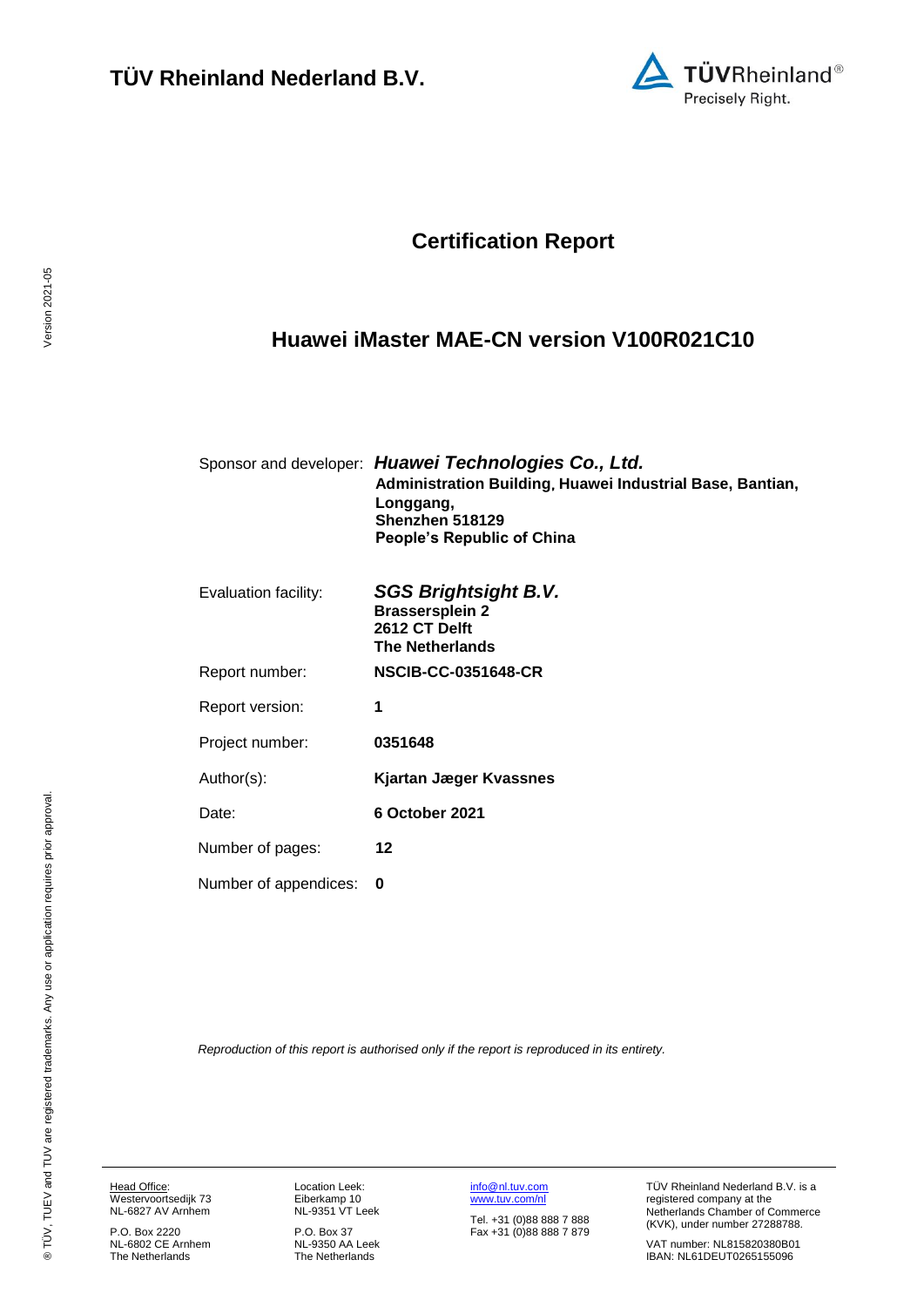

# **CONTENTS**

| <b>Foreword</b>                                                                                                                                          | 3                                                    |
|----------------------------------------------------------------------------------------------------------------------------------------------------------|------------------------------------------------------|
| <b>Recognition of the Certificate</b>                                                                                                                    | 4                                                    |
| International recognition<br>European recognition                                                                                                        | 4<br>$\overline{4}$                                  |
| <b>Executive Summary</b><br>1                                                                                                                            | 5                                                    |
| <b>Certification Results</b><br>$\mathbf{2}$                                                                                                             | 6                                                    |
| 2.1<br>Identification of Target of Evaluation<br>2.2<br><b>Security Policy</b><br>Assumptions and Clarification of Scope<br>2.3<br>2.3.1<br>Assumptions  | 6<br>$\,6$<br>$\,6$<br>$6\phantom{1}6$               |
| 2.3.2<br>Clarification of scope                                                                                                                          | $\,6$                                                |
| Architectural Information<br>2.4<br>2.5<br>Documentation<br><b>IT Product Testing</b><br>2.6<br>2.6.1<br>Testing approach and depth                      | $\overline{7}$<br>$\overline{7}$<br>$\,$ 8 $\,$<br>8 |
| 2.6.2<br>Independent penetration testing                                                                                                                 | 8                                                    |
| 2.6.3<br>Test configuration                                                                                                                              | 9                                                    |
| 2.6.4<br><b>Test results</b>                                                                                                                             | 9                                                    |
| 2.7<br><b>Reused Evaluation Results</b><br>2.8<br><b>Evaluated Configuration</b><br><b>Evaluation Results</b><br>2.9<br>Comments/Recommendations<br>2.10 | 9<br>$\boldsymbol{9}$<br>9<br>9                      |
| <b>Security Target</b><br>3                                                                                                                              | 11                                                   |
| <b>Definitions</b><br>4                                                                                                                                  | 11                                                   |
| <b>Bibliography</b><br>5                                                                                                                                 | 12                                                   |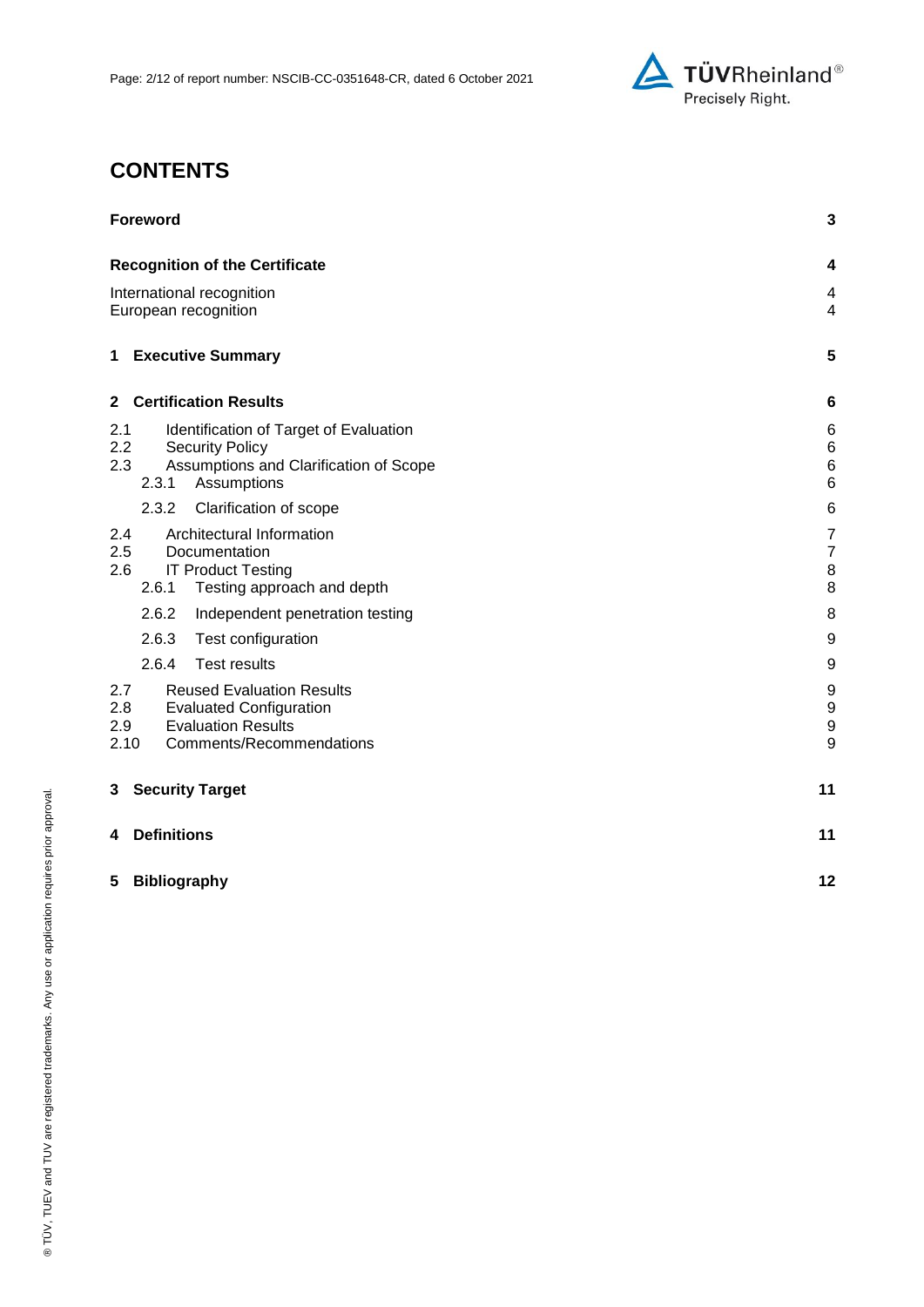

## **Foreword**

The Netherlands Scheme for Certification in the Area of IT Security (NSCIB) provides a third-party evaluation and certification service for determining the trustworthiness of Information Technology (IT) security products. Under this NSCIB, TÜV Rheinland Nederland B.V. has the task of issuing certificates for IT security products, as well as for protection profiles and sites.

Part of the procedure is the technical examination (evaluation) of the product, protection profile or site according to the Common Criteria assessment guidelines published by the NSCIB. Evaluations are performed by an IT Security Evaluation Facility (ITSEF) under the oversight of the NSCIB Certification Body, which is operated by TÜV Rheinland Nederland B.V. in cooperation with the Ministry of the Interior and Kingdom Relations.

An ITSEF in the Netherlands is a commercial facility that has been licensed by TÜV Rheinland Nederland B.V. to perform Common Criteria evaluations; a significant requirement for such a licence is accreditation to the requirements of ISO Standard 17025 "General requirements for the accreditation of calibration and testing laboratories".

By awarding a Common Criteria certificate, TÜV Rheinland Nederland B.V. asserts that the product or site complies with the security requirements specified in the associated (site) security target, or that the protection profile (PP) complies with the requirements for PP evaluation specified in the Common Criteria for Information Security Evaluation. A (site) security target is a requirements specification document that defines the scope of the evaluation activities.

The consumer should review the (site) security target or protection profile, in addition to this certification report, to gain an understanding of any assumptions made during the evaluation, the IT product's intended environment, its security requirements, and the level of confidence (i.e., the evaluation assurance level) that the product or site satisfies the security requirements stated in the (site) security target.

Reproduction of this report is authorised only if the report is reproduced in its entirety.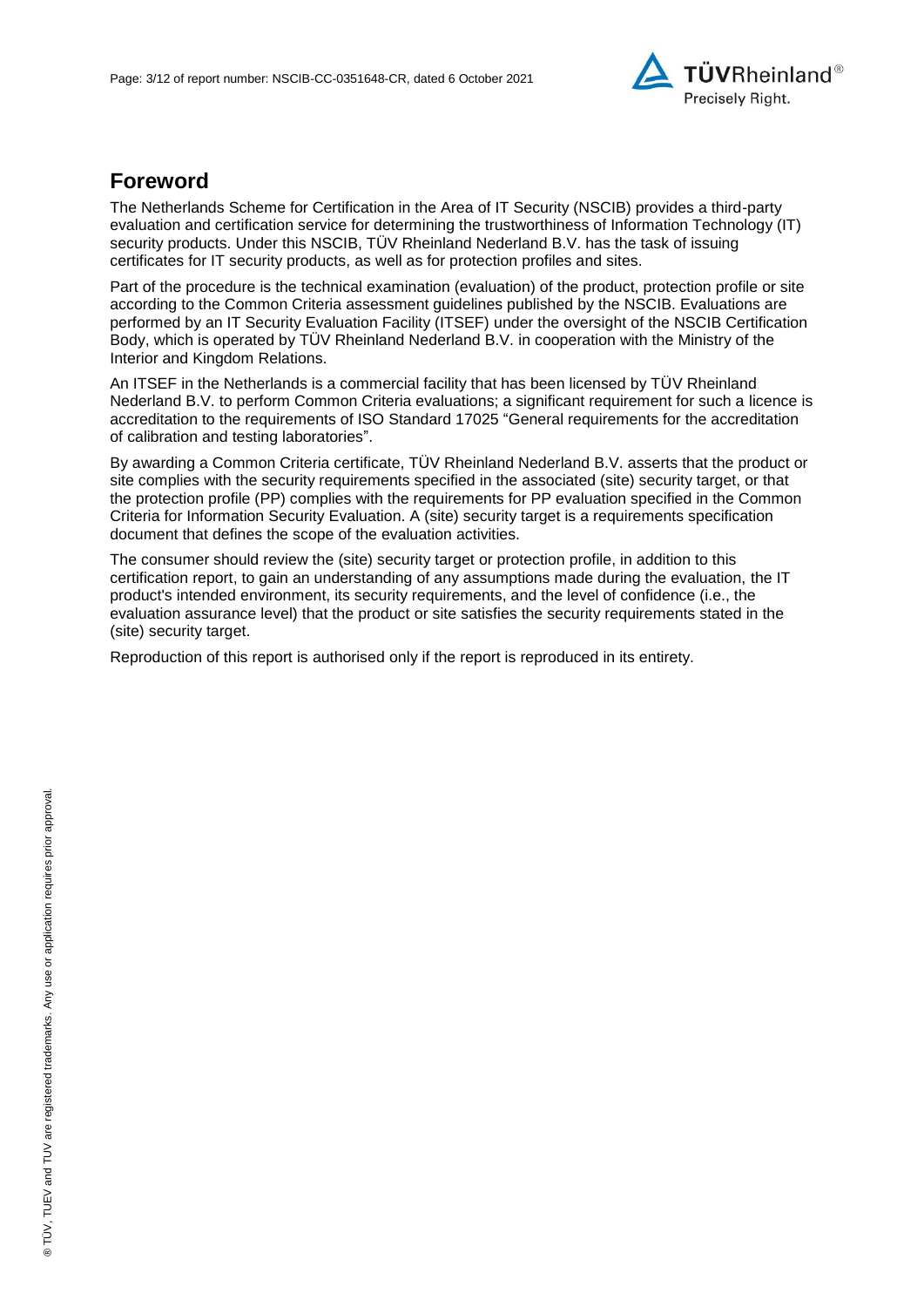

## **Recognition of the Certificate**

The presence of the Common Criteria Recognition Arrangement (CCRA) and the SOG-IS logos on the certificate indicates that this certificate is issued in accordance with the provisions of the CCRA and the SOG-IS Mutual Recognition Agreement (SOG-IS MRA) and will be recognised by the participating nations.

### **International recognition**

The CCRA was signed by the Netherlands in May 2000 and provides mutual recognition of certificates based on the Common Criteria (CC). Since September 2014 the CCRA has been updated to provide mutual recognition of certificates based on cPPs (exact use) or STs with evaluation assurance components up to and including EAL2+ALC\_FLR.

For details of the current list of signatory nations and approved certification schemes, see [http://www.commoncriteriaportal.org.](http://www.commoncriteriaportal.org/)

#### **European recognition**

The SOG-IS MRA Version 3, effective since April 2010, provides mutual recognition in Europe of Common Criteria and ITSEC certificates at a basic evaluation level for all products. A higher recognition level for evaluation levels beyond EAL4 (respectively E3-basic) is provided for products related to specific technical domains. This agreement was signed initially by Finland, France, Germany, The Netherlands, Norway, Spain, Sweden and the United Kingdom. Italy joined the SOG-IS MRA in December 2010.

For details of the current list of signatory nations, approved certification schemes and the list of technical domains for which the higher recognition applies, see [https://www.sogis.eu.](https://www.sogis.eu/)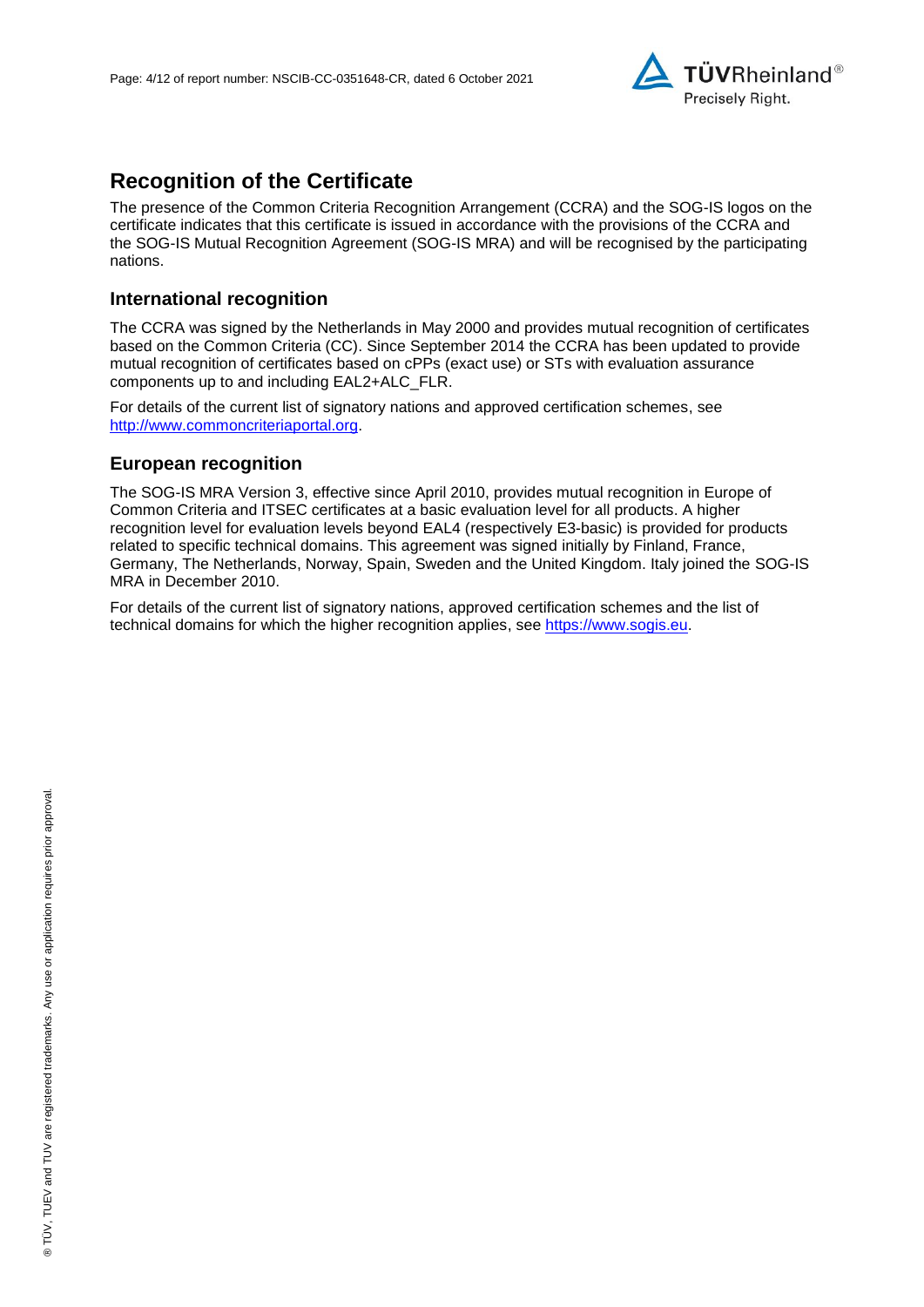<span id="page-4-2"></span>

## **1 Executive Summary**

This Certification Report states the outcome of the Common Criteria security evaluation of the [Huawei](#page-0-3)  [iMaster MAE-CN version V100R021C10.](#page-0-3) The developer of the [Huawei iMaster MAE-CN version](#page-0-3)  [V100R021C10](#page-0-3) is [Huawei Technologies Co., Ltd.](#page-0-4) located in Shenzhen, China and they also act as the sponsor of the evaluation and certification A Certification Report is intended to assist prospective consumers when judging the suitability of the IT security properties of the product for their particular requirements.

The TOE is the software for managing core networks. It provides a centralized network management platform for supporting telecom operators in their long-term network evolution and shielding the differences between various network technologies. The MAE-CN provides various Operation and Maintenance (OM) solutions and meets various requirements, such as network deployment, network monitoring, network adjustment, and service management.

The TOE has been evaluated by SGS Brightsight B.V. located in Delft, The Netherlands. The evaluation was completed on 5 October 2021 with the approval of the ETR. The certification procedure has been conducted in accordance with the provisions of the Netherlands Scheme for Certification in the Area of IT Security *[NSCIB]*.

The scope of the evaluation is defined by the security target *[ST]*, which identifies assumptions made during the evaluation, the intended environment for the [Huawei iMaster MAE-CN version](#page-0-3)  [V100R021C10,](#page-0-3) the security requirements, and the level of confidence (evaluation assurance level) at which the product is intended to satisfy the security requirements. Consumers of the [Huawei iMaster](#page-0-3)  [MAE-CN version V100R021C10](#page-0-3) are advised to verify that their own environment is consistent with the security target, and to give due consideration to the comments, observations and recommendations in this certification report.

<span id="page-4-0"></span>The results documented in the evaluation technical report *[ETR]* <sup>1</sup> for this product provide sufficient evidence that the TOE meets the EAL4 augmented (EA[L4+](#page-4-0)) assurance requirements for the evaluated security functionality. This assurance level is augmented with ALC\_FLR.2 (Flaw reporting procedures).

<span id="page-4-1"></span>The evaluation was conducted using the Common Methodology for Information Technology Security Evaluation, Version 3.1 Revision 5 *[CEM]* for conformance to the Common Criteria for Information Technology Security Evaluation, Version 3.1 Revision [5](#page-4-1) *[CC]* (Parts I, II and III).

TÜV Rheinland Nederland B.V., as the NSCIB Certification Body, declares that the evaluation meets all the conditions for international recognition of Common Criteria Certificates and that the product will be listed on the NSCIB Certified Products list. Note that the certification results apply only to the specific version of the product as evaluated.

l

<sup>1</sup> The Evaluation Technical Report contains information proprietary to the developer and/or the evaluator, and is not available for public review.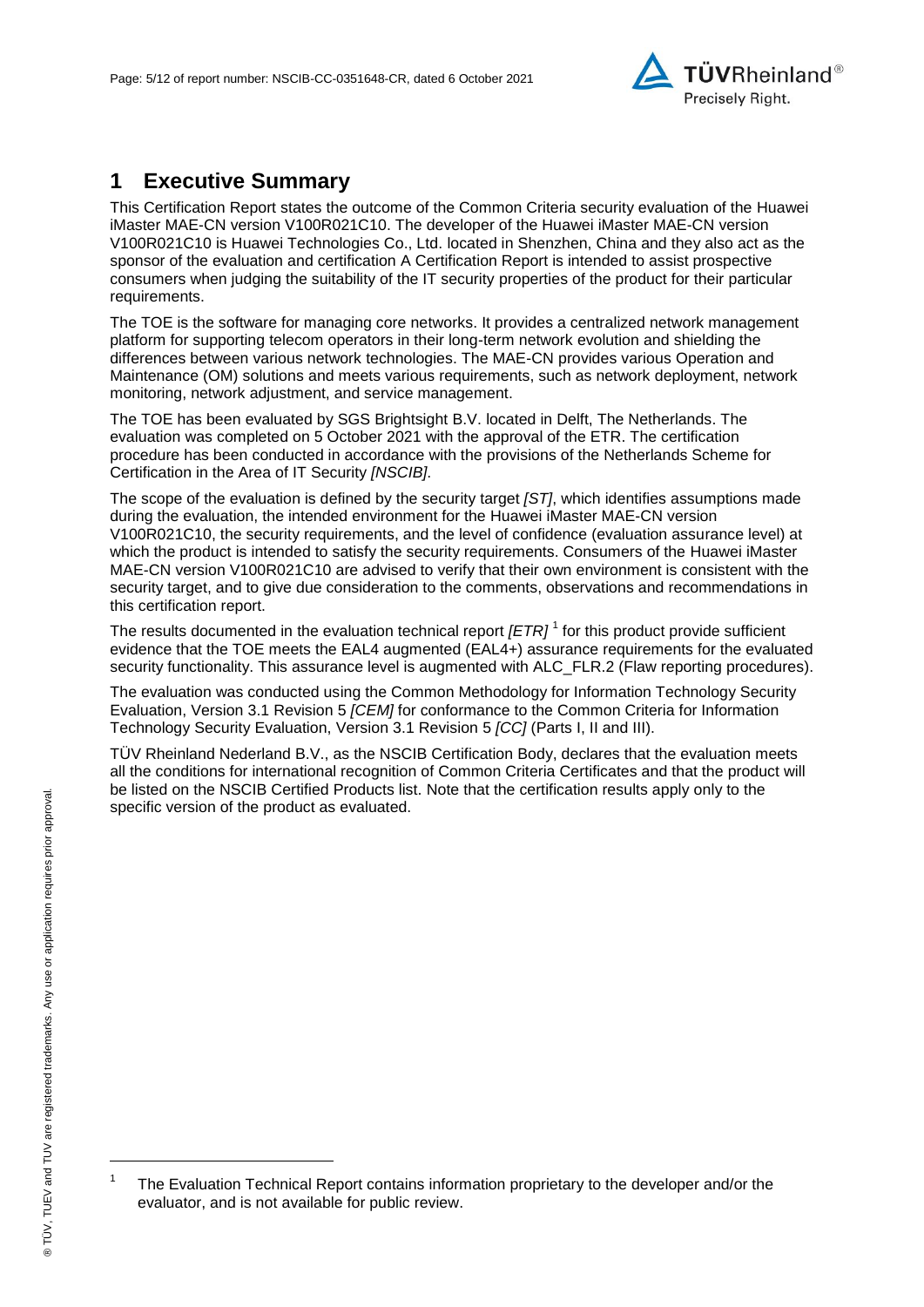

## **2 Certification Results**

### *2.1 Identification of Target of Evaluation*

The Target of Evaluation (TOE) for this evaluation is the [Huawei iMaster MAE-CN version](#page-0-3)  [V100R021C10](#page-0-3) from [Huawei Technologies Co., Ltd.](#page-0-4) located in [Shenzhen, China.](#page-4-2)

The TOE is comprised of the following main components:

| <b>Delivery</b><br>item type | <b>Identifier</b>     | <b>Version</b>    |
|------------------------------|-----------------------|-------------------|
| Software                     | Huawei iMaster MAE-CN | V100R021C10SPC250 |

To ensure secure usage a set of guidance documents is provided, together with the [Huawei iMaster](#page-0-3)  [MAE-CN version V100R021C10.](#page-0-3) For details, see section [2.5](#page-6-0) ["Documentation"](#page-6-0) of this report.

### *2.2 Security Policy*

The TOE is a centralized network management software. The MAE-CN is located at the management and control layer of the cloud network. It can manage and control Huawei 2G/3G/4G/5G mobile network devices, including LTE/EPC network devices, 5G core network devices, NGN network devices, CS network devices, STP network devices, IoM network devices, IMS network devices, and auxiliary networking devices used on mobile networks. It provides open interfaces to quickly integrate with upper-layer application systems such as BSS and OSS. Various apps can be developed and customized to accelerate service innovation and achieve e-commerce-style operations.

MAE-CN is a cloud-based system that uses a service-oriented software architecture. It is deployed on a virtualized platform and can be scaled flexibly.

### *2.3 Assumptions and Clarification of Scope*

#### **2.3.1 Assumptions**

The assumptions defined in the Security Target are not covered by the TOE itself. These aspects lead to specific Security Objectives to be fulfilled by the TOE-Environment. For detailed information on the security objectives that must be fulfilled by the TOE environment, see section 4.2 of the *[ST]*.

#### **2.3.2 Clarification of scope**

The evaluation did not reveal any threats to the TOE that are not countered by the evaluated security functions of the product.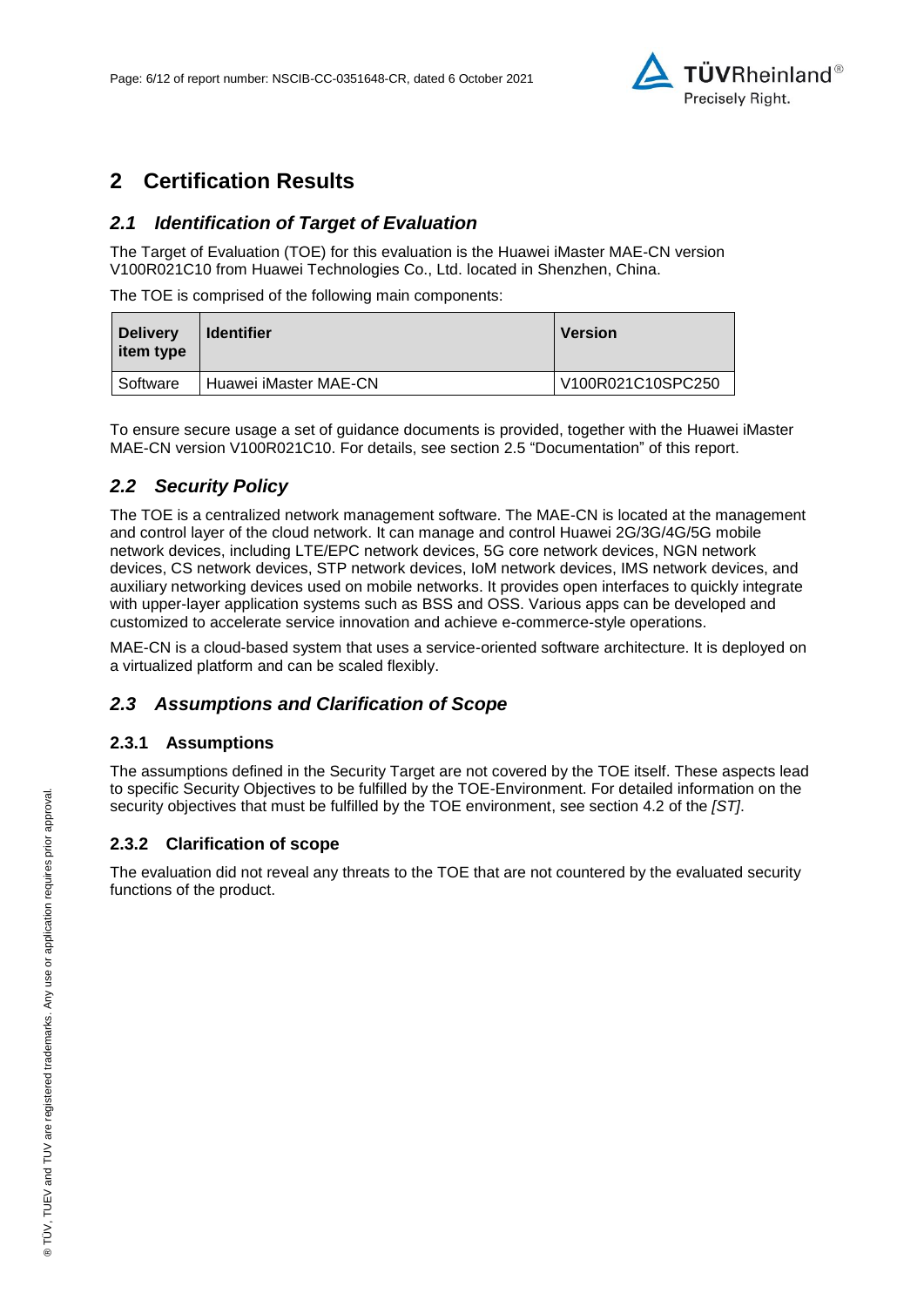

## *2.4 Architectural Information*

| Management Plan                                                                                             | O&M Plan                                                                                                                        |
|-------------------------------------------------------------------------------------------------------------|---------------------------------------------------------------------------------------------------------------------------------|
| Security Subsystem<br>Communication<br>Security<br>Audit<br>Management<br>Bus                               | <b>NBI Subsystem</b><br>O&M<br>API<br>Web<br>Legacy NBI<br>Management<br>Portal                                                 |
| Certificate<br>Key<br>Management<br>Management                                                              | Audit<br>Security Subsystem<br>Certificate<br>Key<br>Communication<br>Security<br>Management<br>Management<br>Management<br>Bus |
| Management Subsystem<br>Management<br>Deploy and Monitor<br>Web Portal<br><b>Backup and Restore</b><br>Base | O&M Subsystem<br>Access Domain<br><b>VNFM</b> Domain<br><b>NFVO</b> Domain<br><b>NSSMF</b><br>Domain<br><b>UDMC</b> Domain      |
|                                                                                                             | SBI Subsystem<br>NE Access Framework                                                                                            |

The TOE logical architecture consists of two independent planes, and each plane consists of a number of subsystems and modules:

- Management plane
	- $\circ$  The plane that is responsible to manage the TOE itself. It consists the following subsystems:
	- o Security subsystem
		- Responsible for providing the security features of the TOE (I&A, communication security, security management, certification management, key management, and audit logs).
	- o Management subsystem
		- Functional subsystem to perform management tasks of the TOE, such as performing the backup or monitoring the system usage.
- O&M plane
	- $\circ$  The plane that is responsible for providing main functionalities of the TOE, that is, managing the network elements (NE). It consists of the following subsystems:
		- **NBI** subsystem
		- Provides north bound interfaces (e.g. SNMPv3, CORBA, etc.) to the north bound device OSS (Operation Support System).
	- o Security subsystem
		- Responsible for providing the security features of the TOE (I&A, communication security, security management, certification management, key management, and audit logs).
	- o O&M subsystem
		- **Provides the business functionalities for the TOE to manage the network elements.**
	- o SBI subsystem
		- Provides access channels and secure channels for the TOE and NEs to communicate in a protected manner.

#### <span id="page-6-0"></span>*2.5 Documentation*

The following documentation is provided with the product by the developer to the customer:

| Reference      | <b>Name</b>                                                                                           | <b>Version</b>                                |
|----------------|-------------------------------------------------------------------------------------------------------|-----------------------------------------------|
| [PROD-<br>x861 | iMaster MAE Product Documentation (EulerOS, x86)<br>V <sub>100</sub> R <sub>021</sub> C <sub>10</sub> | V100R021C10SPC250<br>Issue 02,<br>05 May 2021 |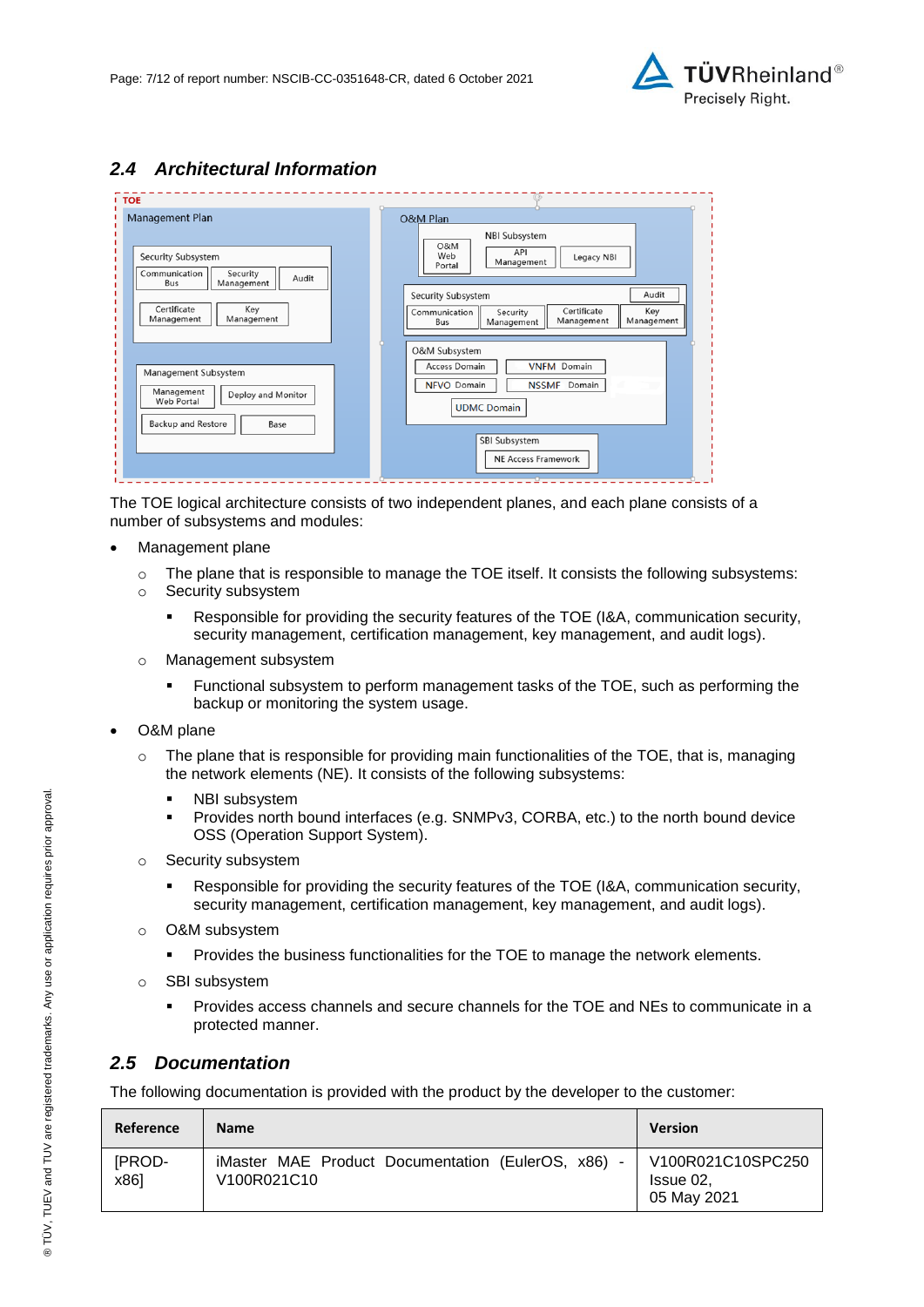

| Reference          | <b>Name</b>                                                                                               | <b>Version</b>                                  |
|--------------------|-----------------------------------------------------------------------------------------------------------|-------------------------------------------------|
| [PROD-<br>TaiShan] | iMaster MAE Product Documentation (EulerOS, TaiShan) -<br>V100R021C10                                     | V100R021C10SPC250<br>Issue 03.<br>05 May 2021   |
| [PROD-<br>2288X]   | iMaster MAE Product Documentation (EulerOS, 2288X) -<br>V <sub>100</sub> R <sub>021</sub> C <sub>10</sub> | V100R021C10SPC250<br>Issue 02,<br>20 April 2021 |
| [OPE]              | HUAWEI iMaster MAE-CN V100R021C10 - CC Certification<br>AGD OPE                                           | Version v1.2,<br>28 September 2021              |
| [PRE]              | HUAWEI iMaster MAE-CN V100R021C10 - CC Certification<br>AGD PRE                                           | Version 1.3,<br>28 September 2021               |

## *2.6 IT Product Testing*

Testing (depth, coverage, functional tests, independent testing): The evaluators examined the developer's testing activities documentation and verified that the developer has met their testing responsibilities.

### **2.6.1 Testing approach and depth**

The developer tested all TSFIs and all subsystems and subsystem interactions.

The evaluator defined eleven (11) independent-defined tests. The general strategy for defining the independent evaluator tests are:

- Extend the developer's test cases for authentication, and also complement the developer's test plan with additional test cases
- Verify the AGD\_PRE.1.2E activity
- Negative tests on the access control features (cross-domain user(s), privilege escalation)
- Scanning and fingerprinting for libraries/services searching for public known vulnerabilities to include in the vulnerability assessment

The TOE was tested as defined in *[ST]*:

MAE-CN V100R021C10SPC250

The sampling strategy for defining the repeated evaluator tests was to assess the access control and secure channel establishment features and cover a broad range of protocols. The evaluator chose to repeated eleven (11) of the developer's test cases.

For test coverage the evaluator chose two different TOE deployments to increase the test coverage of the developer. As the hardware models are out of scope for this evaluation the evaluator verified that the firmware packages have been sufficiently covered. Therefore the evaluator requested access to all TOE deployments for testing. This ensured that the firmware packages are sufficiently covered. This rationale was used for both ATE and AVA testing.

### **2.6.2 Independent penetration testing**

To identify potential vulnerabilities the evaluator performed the following activities:

- SFR design analysis: Based on the information obtained in the evaluation evidence, the SFR implementation details were examined. The aspects described in CEM annex B were considered. During this examination several potential vulnerabilities were identified.
- Additional security analysis: When the implementation of the SFR was understood, a coverage check were performed on the relevant aspects of all SFRs. This expanded the list of potential vulnerabilities.
- Scanning the TOE using the applicable vulnerability scanning tools (e.g., NMAP, NESSUS) to collect information about the TOE and identify potential vulnerabilities.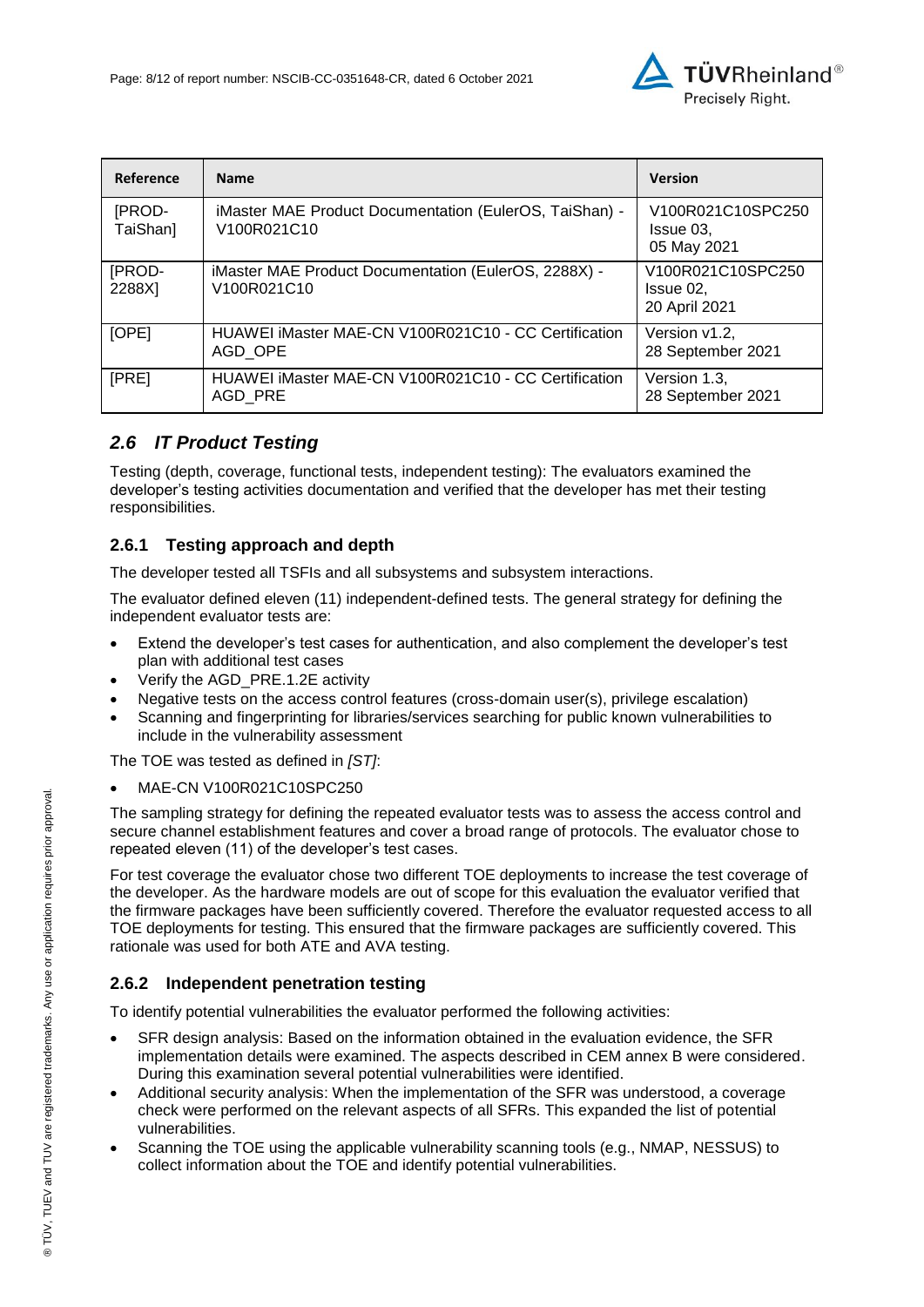

- Public vulnerability search: The evaluator performed public domain vulnerability search based on the TOE name, TOE type, and identified  $3<sup>rd</sup>$  party security relevant libraries and/or services. Several additional potential vulnerabilities were identified during a search in the public domain.
- The potential vulnerabilities identified were analyzed, and some of the potential vulnerabilities were concluded not exploitable within in the Enhanced-Basic attack potential, or covered by guidance. For remaining potential vulnerabilities, penetration tests were devised.

The evaluator devised ten (10) penetration tests were created to verify that the TOE, in its operational environment is resistant to an attacker possessing Enhanced-Basic attack potential.

The total test effort expended by the evaluators was 1 week. During that test campaign, 100% of the total time was spent on logical tests.

#### **2.6.3 Test configuration**

The test configuration was the same as the evaluator setup described in 2.6.1.

#### **2.6.4 Test results**

The testing activities, including configurations, procedures, test cases, expected results and observed results are summarised in the *[ETR]*, with references to the documents containing the full details.

The developer's tests and the independent functional tests produced the expected results, giving assurance that the TOE behaves as specified in its *[ST]* and functional specification.

No exploitable vulnerabilities were found with the independent penetration tests.

The algorithmic security level of cryptographic functionality has not been rated in this certification process, but the current consensus on the algorithmic security level in the open domain, i.e., from the current best cryptanalytic attacks published, has been taken into account.

#### *2.7 Reused Evaluation Results*

There has been extensive reuse of the ALC aspects for the sites involved in the development and production of the TOE, by use of 6 Site Audit reports These where the data centre from CC-21- 0351632 *[CR\_0351632]*, Software development and data centre from NSCIB-CC-0132795, Software development and data centre CC-20-0132795 *[CR\_0132795]*, Software development and data centre from CC-20-0132795 *[CR\_0132795]*, data centre from NSCIB-CC-0138342 and data centre from CC-21-0351632 *[CR\_0351632]*.

#### *2.8 Evaluated Configuration*

The TOE is defined uniquely by its name and version number [Huawei iMaster MAE-CN version](#page-0-3)  [V100R021C10.](#page-0-3)

#### *2.9 Evaluation Results*

The evaluation lab documented their evaluation results in the *[ETR]*, which references an ASE Intermediate Report and other evaluator documents.

The verdict of each claimed assurance requirement is "**Pass**".

Based on the above evaluation results the evaluation lab concluded the [Huawei iMaster MAE-CN](#page-0-3)  [version V100R021C10,](#page-0-3) to be **CC Part 2 conformant, CC Part 3 conformant**, and to meet the requirements of **EAL [4](#page-4-0) augmented with ALC\_FLR.2**. This implies that the product satisfies the security requirements specified in Security Target *[ST]*.

#### *2.10 Comments/Recommendations*

The user guidance as outlined in section [2.5](#page-6-0) ["Documentation"](#page-6-0) contains necessary information about the usage of the TOE.

In addition, all aspects of assumptions, threats and policies as outlined in the Security Target not covered by the TOE itself must be fulfilled by the operational environment of the TOE.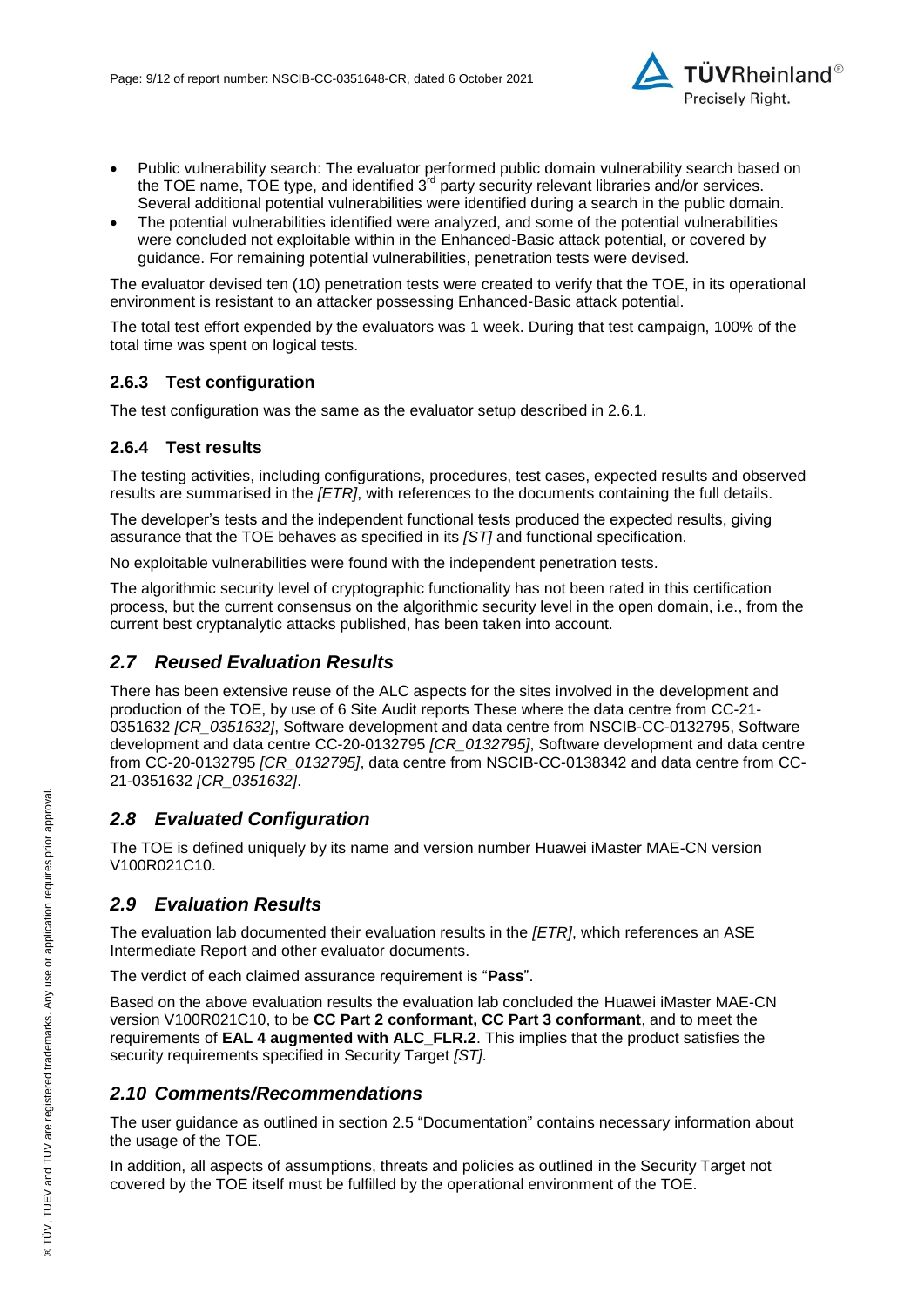

The customer or user of the product shall consider the results of the certification within his system risk management process. For the evolution of attack methods and techniques to be covered, the customer should define the period of time until a re-assessment for the TOE is required and thus requested from the sponsor of the certificate.

The strength of the cryptographic algorithms and protocols was not rated in the course of this evaluation. This specifically applies to the following proprietary or non-standard algorithms, protocols and implementations: none.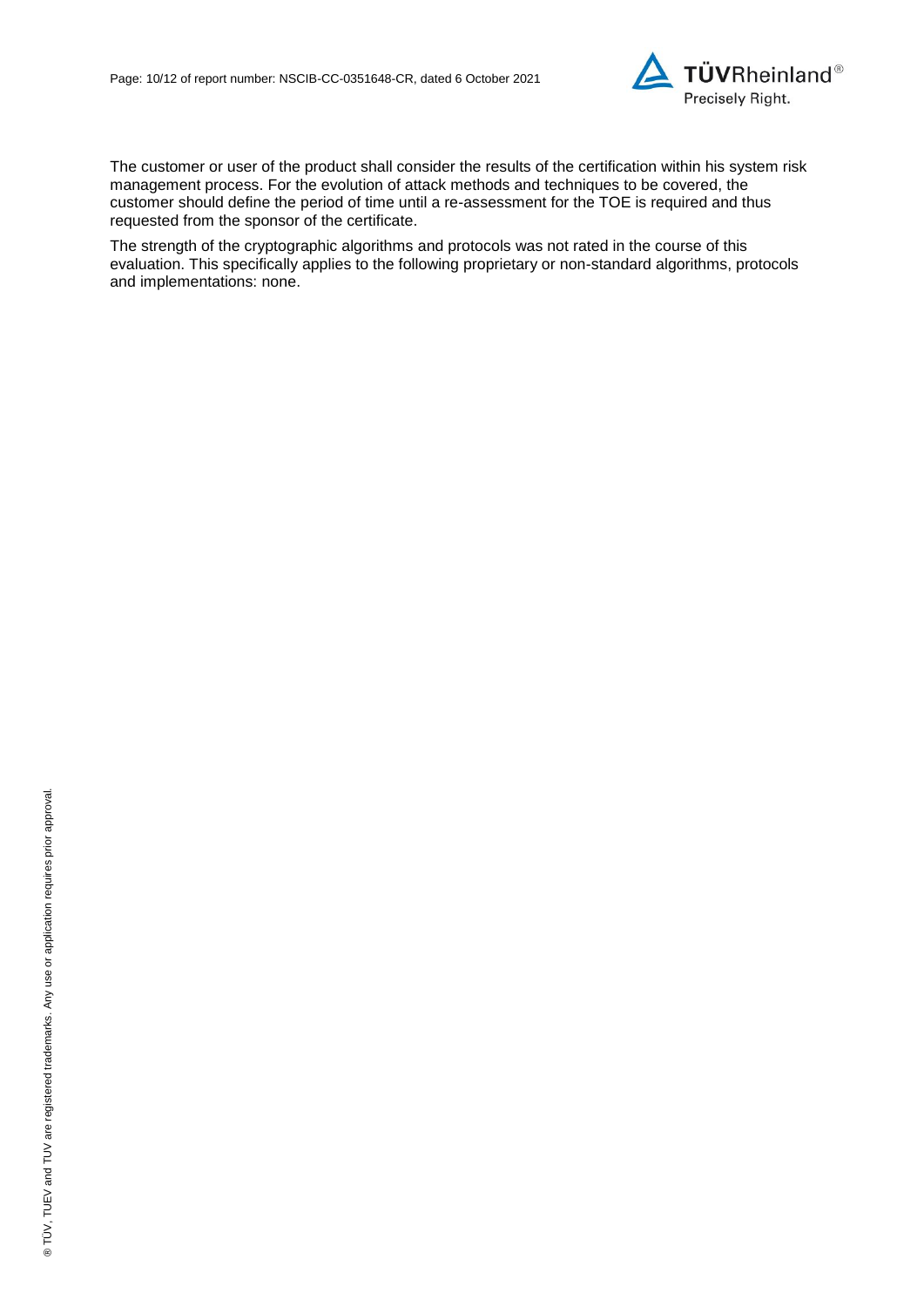

# **3 Security Target**

The CC HUAWEI iMaster MAE-CN V100R021C10 - [Security Target, version 1.8, 28 September 2021](#page-11-0) *[ST]* is included here by reference.

## **4 Definitions**

This list of acronyms and definitions contains elements that are not already defined by the CC or CEM:

| <b>BSS</b>   | <b>Business Support System</b>                                  |
|--------------|-----------------------------------------------------------------|
| <b>CS</b>    | <b>Circuit Switched</b>                                         |
| IMS          | IP Multimedia System                                            |
| loM          | Internet of Mobility                                            |
| ΙT           | Information Technology                                          |
| <b>ITSEF</b> | IT Security Evaluation Facility                                 |
| JIL          | Joint Interpretation Library                                    |
| LTE/EPC      | Long-term Evolution/Evolved Packet Core                         |
| <b>NE</b>    | <b>Network Element</b>                                          |
| <b>NGN</b>   | <b>Next-Generation Network</b>                                  |
| <b>NSCIB</b> | Netherlands Scheme for Certification in the area of IT Security |
| OM           | Operation and Maintenance                                       |
| <b>OSS</b>   | <b>Operations Support System</b>                                |
| PP.          | <b>Protection Profile</b>                                       |
| <b>STP</b>   | <b>Signalling Transfer Point</b>                                |
| TOE          | <b>Target of Evaluation</b>                                     |